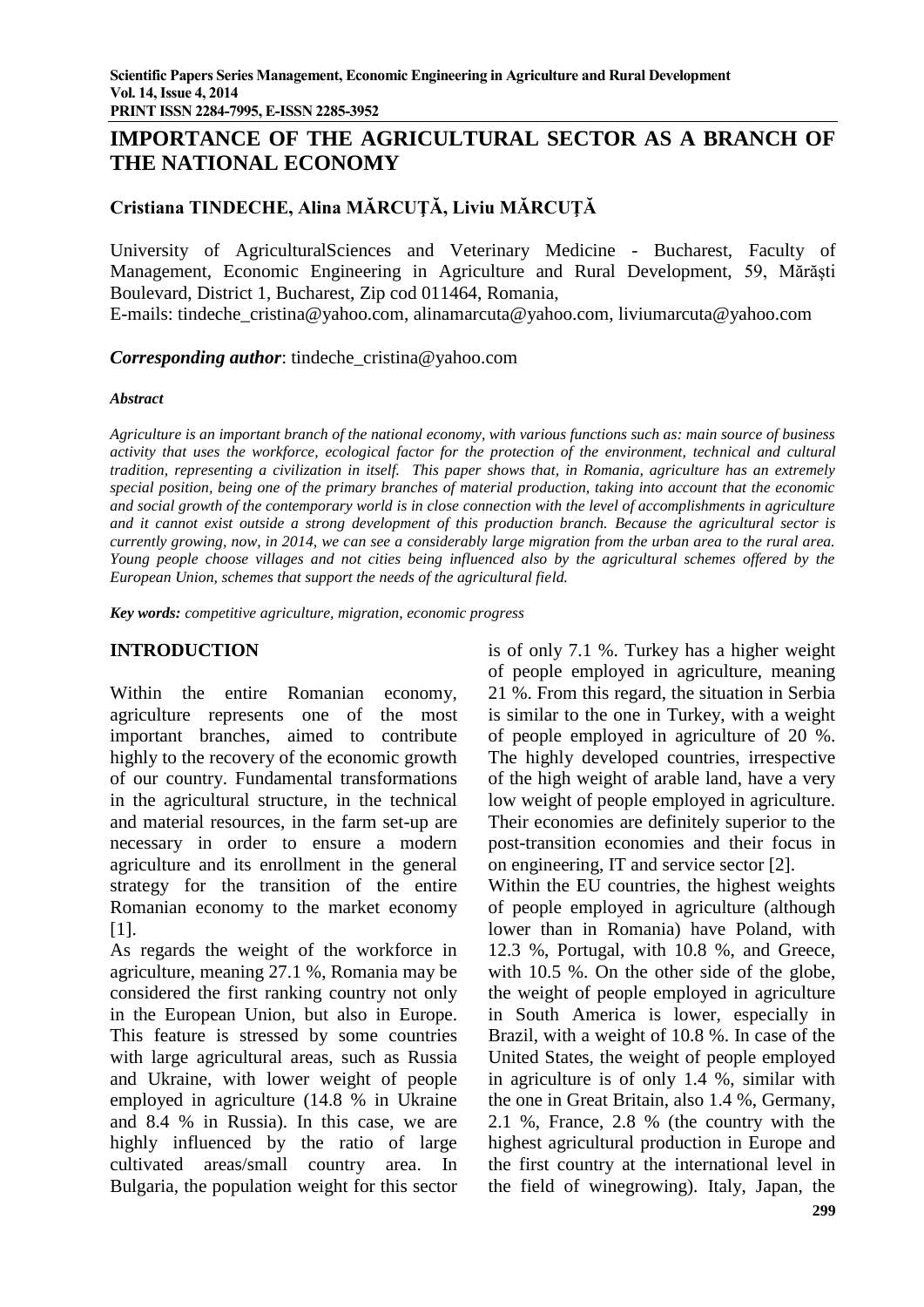Netherlands or Switzerland has a weight of less than 4 % of the people employed in agriculture. Among the former socialist countries that are EU member states, Check Republic has the lowest weight of people, 3.2 % [9].

Although the productivity of the agricultural sector has been continuously increasing compared with the productivity of other economy branches, it is still much lower. Therefore, the countries with the highest weight of people employed in agriculture have a much lower GDP per capita. India is an example, with a weight of people employed in agriculture of 52.6 % and a GDP per capita of merely \$ 1,340 per capita. In Indonesia, the weight of people employed in agriculture is 36.9 %, with a GDP of \$ 2,580 per capita. This relevant branch of the economy is and will represent a strategic economic sector in any country of the world. Not even the highly developed countries, where the weight of agriculture in the total GDP is relatively low, can afford to satisfy the demand of food consumption as imports only. Therefore, in order to offset the decreasing of people employed in agriculture, the highly developed countries have increased the productivity of this sector, by upgrading the agricultural works and also by selecting the grain and vegetable varieties, by using different types of fertilizers, pesticides that could influence the product quality, and by diminishing the dependency of production on the weather conditions.

These methods of increasing the labor productivity were supplemented, in case of agriculture, with subsidies for the agricultural production in order to level the agricultural incomes with those obtained in other sectors and thus to diminish the migration trends of people employed in agriculture toward other economic sectors with higher incomes [3].

# **MATERIALS AND METHODS**

Although the Romanian migration, as we know it today, is relatively a recent one, it managed to have an increasing influence on the current Romanian society. Whether it has positive or negative influence, the concept tends to become widespread both at the level of perception and of experience. Today, the international migration is a phenomenon which takes several forms, which has impact and shapes national societies.

The main type of mobility was the labour circulation, especially towards the main industrial centres.

The current paper performs a quantitative analysis, using the method of analysing social documents, i.e. statistical yearbooks, reports related to workforce and other documents regarding mediation/placement, career information and counselling, financial support, contributions to employment and labour market policy making in Romania.

These indicators have been analysed in close connection to the main demographic evolutions, registered in the same social space.

### **RESULTS AND DISCUSSIONS**

We consider that the Romanian agricultural sector has a potential for development in the following years, by amending several metrics, such as: the lower productivity compared with that of the European Union countries. Romania has a very low average level of productivity compared with the EU (almost twice less than other post-transition countries, except Bulgaria, and much lower than the Western countries, exempt Luxemburg); the high difference between agriculture (the productivity of which is of 20.6 % of the national average level) on the one hand and industry and services (where the productivity represents 116.3 % and 144.6 % respectively of the national average), on the other hand; the people employed in agriculture is aging, the weight of people aged 54 years and more in this sector being of 33.6 % in 2012. At the same time, 27.9 % represent young workforce, under 35 years of age, with a low level of education and training, thus with weak chances to adapt to the market requirements.

In the French economy, the productivity per each person employed in agriculture is of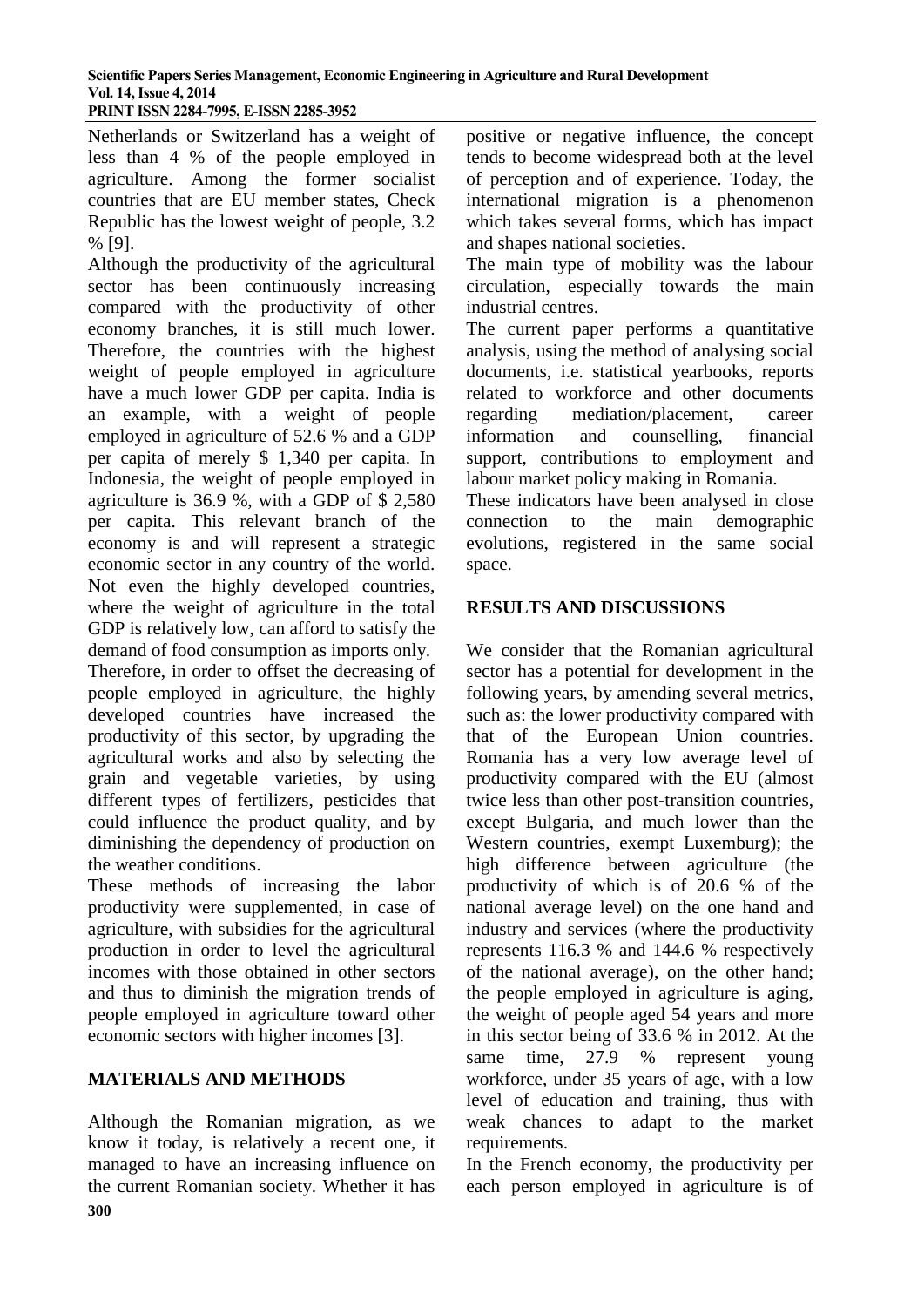#### **Scientific Papers Series Management, Economic Engineering in Agriculture and Rural Development Vol. 14, Issue 4, 2014 PRINT ISSN 2284-7995, E-ISSN 2285-3952**

approximately 61.5 %. French agriculture is the first in Europe, with 19 % of the total production of the European Union, being represented by cereal and industrial crops, animal farming and winegrowing [8]. Here, there are approximately 500,000 farms. A high agricultural productivity is accomplished in Germany also, even if its weight per worker is lower than in France, meaning 50.1 %. According to Index Mundi, the German agriculture stands for only 0.8 % of GDP, but it is an extremely productive sector managing to cover 90 % of the food demand of the country with the domestic production. Higher agricultural productivities are also obtained in Poland, where the weight of productivity in the total of economy is of 45.2 %, and in Hungary is of 42.14 %. A lower productivity is registered in Greece, its weight being close to the Romanian one, meaning 30 %.

The only country in the world where the labor productivity in agriculture is higher than that of the entire economy is New Zeeland. Even if in the agriculture of this country work almost 7 % of the active population, GDP of this sector is of 7.4 % [8]. Austria, the number 1 country in Europe as regards the organic farming, has an intensive farming sector which covers almost the entire domestic demand of products and participates to the GDP with approximately 2 %.

### **Agriculture in the European Community**

The most important contribution to the GDP increase in 2013 compared to 2012 was of the industry  $(+2.3 \%)$ , with a weight of 30.0% in GDP and with a volume of activity which was increased with 8.1% [5], and agriculture, forestry and fishing (+1.1%), with a lower weight in the GDP (5.6 %) and with a volume of activity which was increased with 23.4% [6].

In the near future, the organic farming has to be prioritized because it may generate a higher added value and products that are maintained in the domestic market, but that may be also exported.

The significant increase of agriculture in 2013 resulted mainly from its weather-dependent nature, because in the previous year the weather conditions were good. This year, the same progress will be hard to obtain taking into account the first two quarters with important changes as regards the weather conditions. This year, the economic growth will probably be resulted mainly from the exchange rate and from economic and social movements specific to an electoral year. 2012 showed an economic growth of 0.3 % compared to the previous year, in the context of a contraction with 21.2 % of the gross value added in agriculture and of a diminishing of industry with 2.1 %, according to INS (*National Institute of Statistics*). Therefore, the growth was determined, mainly, by the increase of the activity volume and, as a result, of the gross value added in Information Technology and Communications (+29.4 %), professional, scientific and technical activities; administrative services and support services (+8.4 %). The economic growth of 2.5 % in 2011 was supported mainly by the agricultural trend, plus 11.3 %, and by industry, registering a raise of 5 %. The growth was determined, significantly, by the increase of the activity volume and, as a result, of the gross value added in agriculture, forestry and fishing  $(+11.3 \%)$ , industry  $(+5.0 \)$ %) and shows, cultural and entertainment activities; repairs of household products and other services (4.8%). [8]

In 2010, constructions represented the sector with one of the highest increase of the activity volume, 5.7 %, followed by agriculture, forestry and fishing  $(+3.1\%)$  and industry  $(+2$ %).

In 2009, the Romanian agriculture decreased with 0.8 % compared to the previous year, as shown in the following tables. But first, we will analyze a group of European agricultural regions and we will try to outline a comparison with our country, especially as regards the economic trends.

The European area is covered mainly by intermediary and rural regions. Romania has mainly rural regions, with more than 50 % of the population, the rest being distributed in intermediary regions. The only important urban cluster is the capital and the adjacent areas, fact that is generally valid in all the countries. Bulgaria and Greece have larger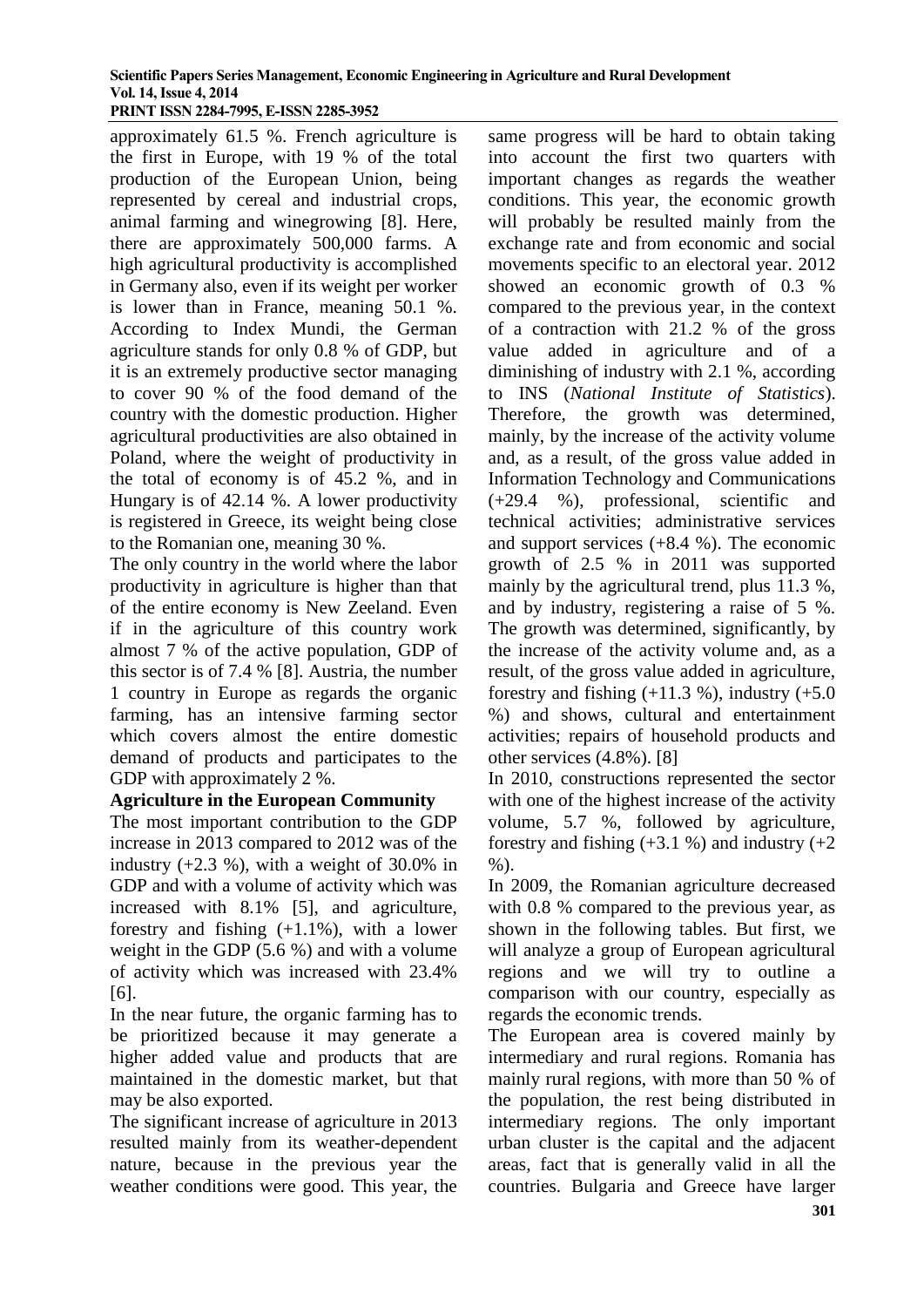weights of rural regions that, as seen above, do not have a productivity correlated with their amount.

In Spain, Great Britain and Germany, the urban areas are predominant, and in Ireland, Northern countries, Italy and France, the rural areas. Other population clusters in urban areas, other than capitals are found in the Mediterranean cities and inland, in Great Britain.

In 2013, in EU27, the highest weight from the total incomes was of the services. They are predominant in all the member states. The cross-country differences are given by the sectors showing economic progress, such as agriculture and industry. Agriculture has an important weight in Romania, 11 %, with approximately 3 percentage points more than the constructions sector, and it is exceeded by industry, with a three times higher percent [7]. The region with the highest added value for agriculture was Ialomita County and the adjacent areas. The numbers for Bulgaria and Hungary are similar. [10]

### **2014 - The year of migration of young people from urban areas to rural areas**

**302** In 2014, it seems that there are many young people from the urban area who want to settle in the rural area, more than 22,000 applications for the setting up measure (measure 112 - Setting up of young farmers) being registered, according the minister of Agriculture. In EU, only 6 % of the young people have started businesses in the agricultural field. The New Common Agricultural Policy is aimed to support these actions by funds, one of the objectives being the increase of the number of young people in this sector. Another important objective is the increase of subsidies, together with the diminishing of the gaps between the EU regions as regards the subsidies. The increase of the number of applications could be a result of the fact that people from urban areas realized the necessity of the employment in agriculture, and the low offer of qualified jobs in this field or the increase of the support received by young people for setting up, meaning Euro 40,000. The first session of project requests related to Measure 112 -

"Setting up of young farmers" was opened in December 2008.

In November 2012, the Paying Agency for Rural Development and Fisheries (PARDF) announced that more than 9,000 young people, out of which 4,000 are women, started a country farm in the last years, for which they received non-refundable funds of more than Euro 200 million.

As regards the internal migration, between 1970 and 1990, its predominant direction was from rural areas to urban areas. Starting with 1992, the number of those moving from rural areas to urban centers has started to diminish, and the mobility towards the opposite direction, from urban areas to rural areas has increased. This fact was due, mainly to the economic transition and to the decrease of employment opportunities in the cities. Big cities have faced with a deficit of new jobs created, especially as the number of inhabitants was increasing continuously. After 1997, the migration from the urban area to the rural area exceeded the number of those who moved from the villages to the urban centers, which, partially, is due to the suburbanization phenomenon.

The emigration and internal migration phenomena are outlined in the context of highly pronounced development gaps between the different regions in the country, and between the rural and the urban areas. The Romanian regions, which are characterized by an increased loss due to the internal migration, are, at the same time, origin regions for the considerable flows of external migration [4]. The three regions with the highest net loss of population due to migration are North-East, South-East and South. These are predominantly rural regions, characterized by high rates of employment in the agricultural field, relatively high poverty rates (including those active on the labor market), regions that are threatened by the rapid aging of population. They generally have a lower level of infrastructure development and GDP per capita below the national average.

Migration represents the major cause of the accelerated aging of population and of the depopulation of the rural areas. It generates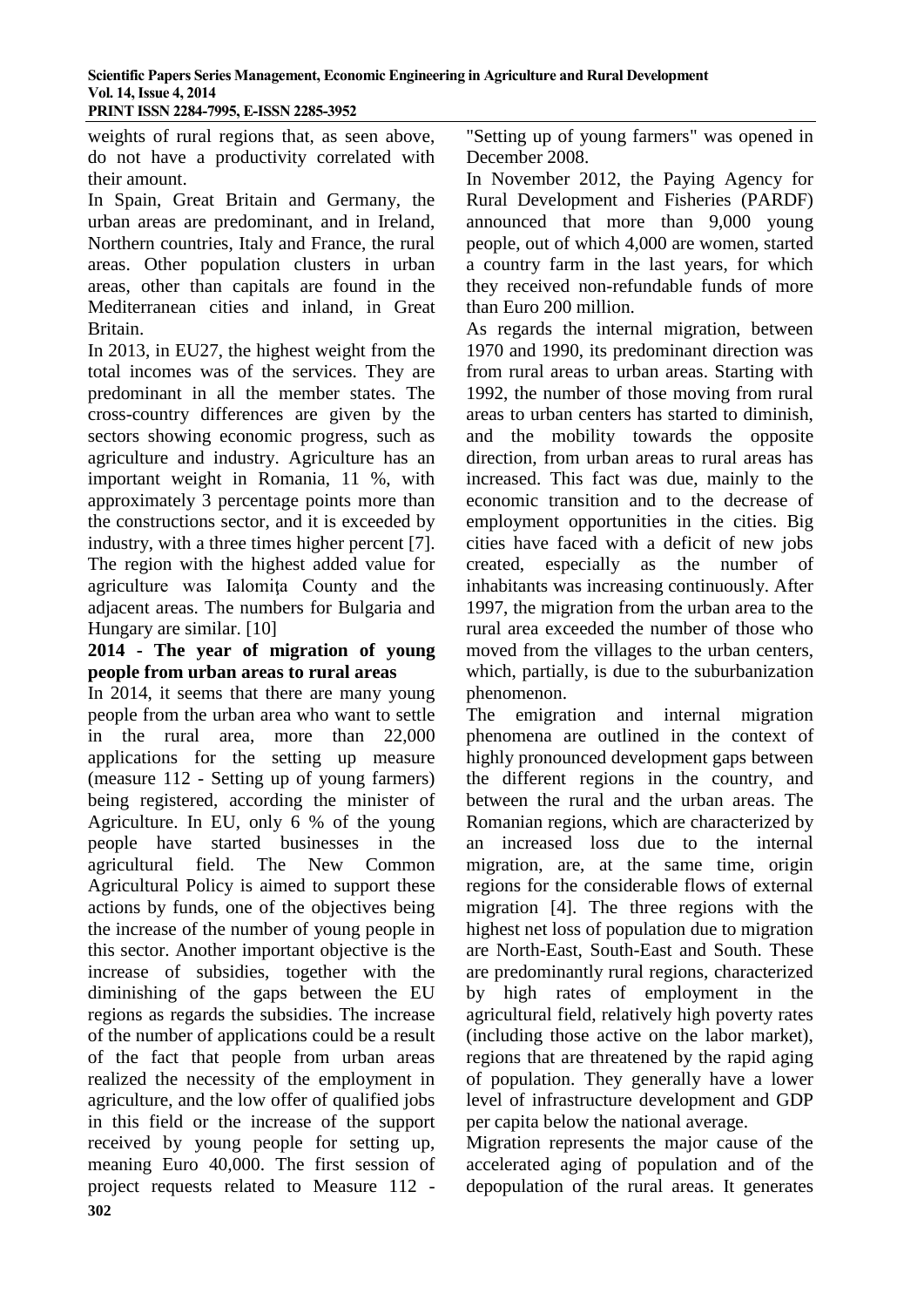### **Scientific Papers Series Management, Economic Engineering in Agriculture and Rural Development Vol. 14, Issue 4, 2014**

#### **PRINT ISSN 2284-7995, E-ISSN 2285-3952**

the qualified human capital deficit, and, in general, the deficit of workforce, that starts to be seen in some specific sectors and regions [4]. Especially the massive exodus of physicians, nurses, and of teaching personnel has resulted in the deterioration of the quality of medical assistance and education, affecting, mainly in the rural areas, the access to those services and contributing to the choice of the inhabitants to change their domicile in order to have a better and safer life.[11]

In the period 2006 - 2008, the evolution of the number of persons moving to the rural area was positive, with a slight decrease in 2009, a year with a dip recession. A high increase was registered in 2010. Non-official sources indicate that years 2012 and 2013 have an ascending trend.

Table 1.Number of young people who arrived in the rural areas, 2006-2011

| Age<br>group  | 2006  | 2007  | 2008  | 2009  | 2010  | 2011  |
|---------------|-------|-------|-------|-------|-------|-------|
| 15<br>$\,<\,$ |       |       |       |       |       |       |
| years         | 30576 | 36678 | 38333 | 37221 | 52189 | 38537 |
| $15-19$       |       |       |       |       |       |       |
| years         | 13432 | 15968 | 14739 | 12893 | 18676 | 12698 |
| 20-24         |       |       |       |       |       |       |
| years         | 20906 | 25834 | 25580 | 23279 | 31081 | 22130 |
| 25-29         |       |       |       |       |       |       |
| years         | 18712 | 22559 | 22089 | 17702 | 24126 | 17498 |
| $30 - 34$     |       |       |       |       |       |       |
| years         | 16776 | 20107 | 21418 | 17421 | 23375 | 16671 |
| 35-39         |       |       |       |       |       |       |
| vears         | 12829 | 15388 | 15500 | 11791 | 16317 | 11841 |

Source[: www.insse.ro](http://www.insse.ro/)



Fig.1. Young people arrived in the urban area in the period 2006-2011

**Source:** Personal interpretation of the data found on [www.eurostat.ro](http://www.eurostat.ro/)

These statistics are directly proportionate with the number of persons leaving the urban area, out of which men have influenced the abovementioned trends, being the first to adapt to the economic and social conditions (see Table 1 and Figure 1).

The highest weight of the young people set up in the rural area was registered, for all the analyzed age groups, in 2010. These data have the same trends as the number of young people leaving the urban area, the number of this is the highest, as it could be seen in the figure above, for 2010 also. Among the age groups of the people at working age, the young people of 20 - 24 years of age have the highest weight from the total of young people arrived in the urban area (see Table and Figure 2).

Table 2.Number of young people who left the urban area, 2006-2011

| Age<br>group                                                                              | 2006  | 2007  | 2008  | 2009  | 2010  | 2011  |  |  |
|-------------------------------------------------------------------------------------------|-------|-------|-------|-------|-------|-------|--|--|
| 15<br>$\,<\,$                                                                             |       |       |       |       |       |       |  |  |
| years                                                                                     | 26494 | 28329 | 32902 | 32586 | 46342 | 34262 |  |  |
| $15-19$                                                                                   |       |       |       |       |       |       |  |  |
| years                                                                                     | 11628 | 11861 | 11656 | 9700  | 14730 | 10050 |  |  |
| $20 - 24$                                                                                 |       |       |       |       |       |       |  |  |
| years                                                                                     | 25341 | 26608 | 28588 | 26749 | 36159 | 24450 |  |  |
| 25-29                                                                                     |       |       |       |       |       |       |  |  |
| vears                                                                                     | 31535 | 32613 | 34637 | 29535 | 42406 | 29029 |  |  |
| 30-34                                                                                     |       |       |       |       |       |       |  |  |
| vears                                                                                     | 23165 | 25258 | 29480 | 25554 | 36681 | 25873 |  |  |
| 35-39                                                                                     |       |       |       |       |       |       |  |  |
| years                                                                                     | 17614 | 18378 | 19232 | 15141 | 22485 | 16351 |  |  |
| Decoral interpretation of data according to INC<br>$\mathcal{R}_{\Omega^{11} \Omega^{0}}$ |       |       |       |       |       |       |  |  |

of data according to INS



Fig.2. Number of young people who left from the urban area to the rural area in the period 2006-2011 **Source:** Personal interpretation of the date found on [www.eurostat.ro](http://www.eurostat.ro/)

The number of the people who left the urban area is higher than the number of those arrived in the rural areas, especially in case of those of 20-24 years of age. If only a small percent of those have higher education or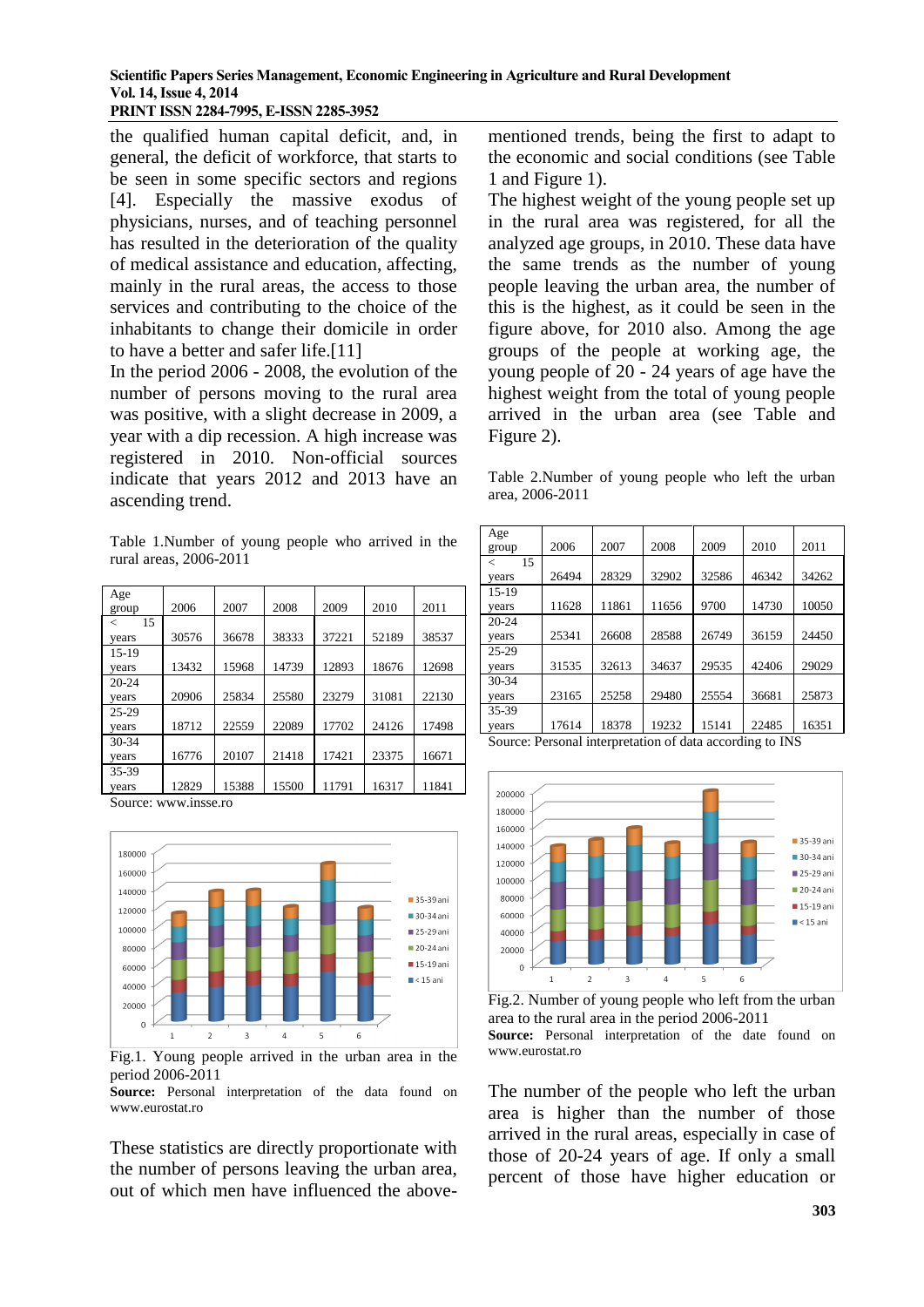#### **Scientific Papers Series Management, Economic Engineering in Agriculture and Rural Development Vol. 14, Issue 4, 2014 PRINT ISSN 2284-7995, E-ISSN 2285-3952**

education in the field of agriculture, they can push the rural areas towards development, from an economic, social and cultural point of view. These data may be closely connected to the award of start-up funding in the respective sector.

#### **CONCLUSIONS**

Over time, Romanian agriculture has followed the trend of the economy. In the periods of economic progress, it was prolific, and in recession periods, the production was diminished. These facts show the interdependency between the economic and agricultural sector. A main segment of agriculture is the self-consumption. It has a positive side because it maintains the customs and generates incomes for the minimum living expenses of the farmers and a negative one because it is not reflected in the economic growth. There are countries such as Austria, with small regions as regards their size and dispersion, which can be exploited in such a way, but with an increased productivity due to the involvement of investments in the organic farming. It is aimed to be the future of this field, due to the role it plays for people health and security and for its importance in the growth of national incomes, as regards the increase of consumption and exports. Still far away from the organic farming, Romania has to implement the irrigation system infrastructure, the increase of productivity, the stimulation of education in the agricultural field. The service segment (the highest weight in GDP) and constructions are self-developed, and that is why the priority of our country should be the agriculture.

Romania may be seen as a special case among the former communist countries, as regards the transition of agriculture towards the market economy, without coherent long term policies and, usually, lacking special policies for land consolidation. The regulations suggested for the New Common Agricultural Policy take into account the EU territorial and structural realities and offer the member states more flexibility in choosing the type of policy that is proper to each state. The aim of the rural development funds has to be the solving of some key restrictions of the Romanian rural area, so that, beyond the degree of absorption, important has to be the efficiency of their use

#### **REFERENCES**

[1]Alboiu, C., 2009, Subsistence agriculture in Romania - a modus vivendi ?, Seminar ''Small Farms: decline or persistence", University of Kent, Canterbury, UK

[2]Alecu., I., N., Alecu, E., 2013, The situation of agriculture and agricultural holdings in the European Union countries, Ceres Publishing House, Bucharest

[3]Alexandri, C., Davidovic, I., Gavrilescu, D., 2004, Treaty of Agriculture Economy, Expert Publishing House, page 607

[4]Angelescu Carmen, Honțuș Adelaida C**.**, Chindris Ioan Cosmin, 2014, *"Impacts of population migration on the labour market"*,  $21^{st}$  International Economic Conference - IECS 2014 - "Prospects of Economic Recovery in a volatile international context: major obstacles, initiatives and projects", Lucian Blaga University of Sibiu, ROMANIA, May 16-17, 2014, Revista Economică (http://economice.ulbsibiu.ro/revista.economica) and Studies in Business and Economics [\(http://eccsf.ulbsibiu.ro\)](http://eccsf.ulbsibiu.ro/), ISSN:2227-4359; ISBN: 978- 1-61804-188-3, indexată ISI Thomson Reuters proceedings, [http://iecs.ulbsibiu.ro](http://iecs.ulbsibiu.ro/)

[5]Burghelea, C., 2011, Analysis of the equilibrium position of sustainable development, Ecological Performance in a Competitive Economy, Supplement of "Quality-access to success" Journal Year 12, no. 125, Bucharest

[6]Burghelea, C., Gheorghiu, A., Tindeche, C., Gheorghiu, A., 2014, The Global Crisis and the Opening of a New Paradigm, Theoretical and Applied Economics, Volume XXI, No. 3(592), pp. 103-114

[7]Mateoc-Sîrb N., Mateoc T., Mănescu C., Grad I., 2014, Analysis on the phenomenon of population's migration in Romania. Scientific Papers. Series "Management, Economic Engineering in Agriculture and rural development", Vol. 14(1) : 211-214

[8]Pascariu, G., C., 1999, Uniunea Europeană. Politici şi pieţe agricole, Economică Publishing House, Bucharest

[9]Popescu Agatha, 2013, Considerations on the main features of the agricultural population in the European Union. Scientific Papers. Series "Management, Economic Engineering in Agriculture and rural development", Vol. 13(4): 213-220

[10]Tindeche Cristiana, Mărcuță Alina, Honțuș Adelaida Cristina**,** Mărcuță Liviu, 2014, "An analysis of expenditures regarding labour market interventions in Romania", International Business Information Management Association (IBIMA),  $23^{\text{rd}}$  IBIMA Conference Valencia, Spain 13-14 May 2014 *- "*Vision 2020: Sustainable Growth, Economic Development,